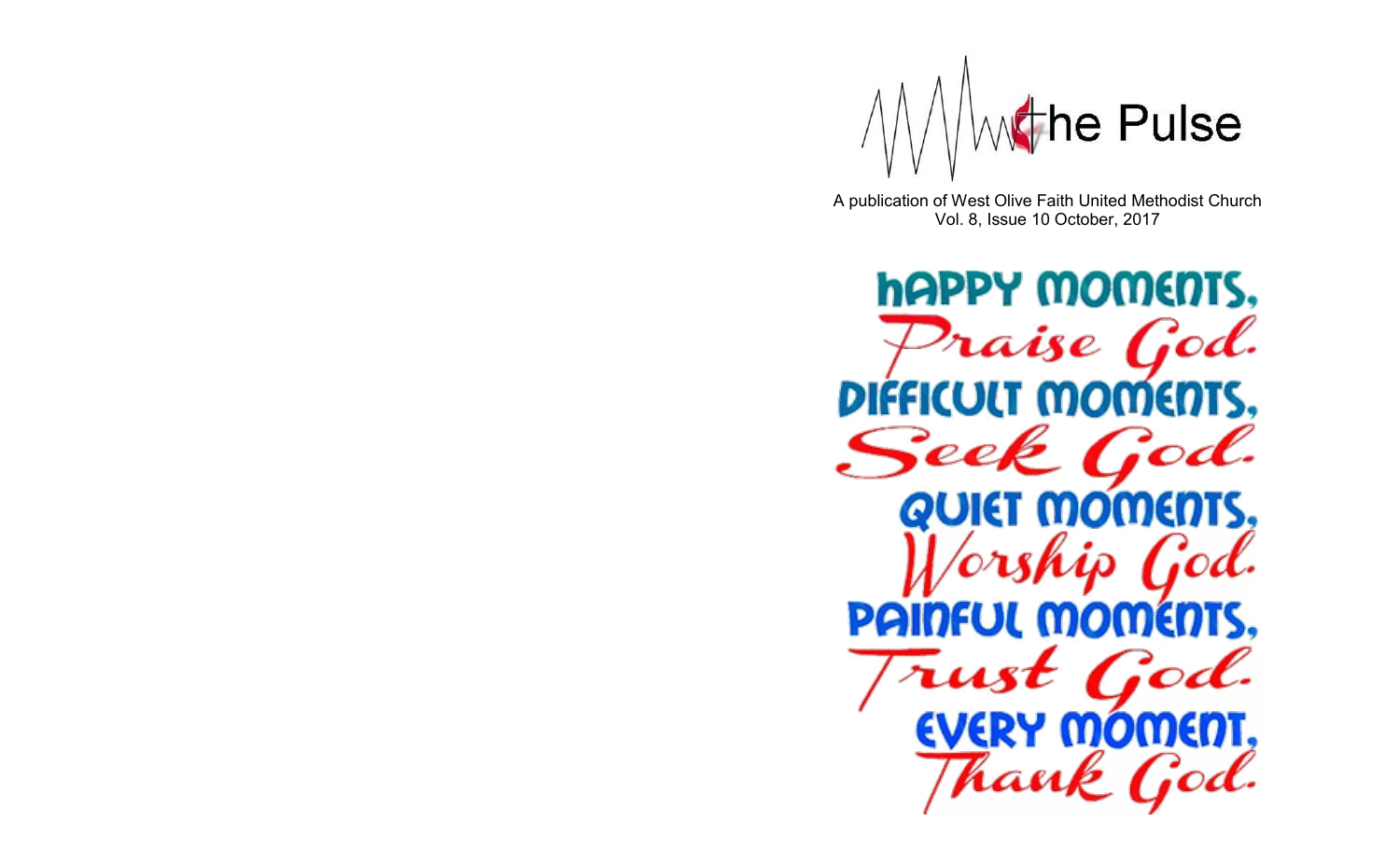

The weather is cool, the air is crisp, the leaves are changing, fall is here. Oops, someone forgot to tell the weather what time of the year it is. Hopefully this doesn't come back to bite us this winter or next spring. It seems sometimes we just get rolling along in life and everything is as it should be and then there is an oops. It is supposed to be cool right now. This warm weather is sure to throw nature into a tizzy. There will be effects that we are not aware of right now. We can't do much about it, so I guess we will just have to roll with the punches, so to speak.

This is true with the oops' in our own lives, the bumps in the road. Everything affects everything else. There is no oops without a ripple effect. How we handle the bumps that come along helps to determine the ripple effect that will happen. When we rely on God and give Him complete control of our lives, then the effects can be positive. We have hope and see the light at the end of the tunnel. We experience peace in the midst of the bumps and recognize God's love and actions all around us. People are watching. They are seeing how we handle the adversity in life and are either drawn to us or run from us. We want them drawn to us so that they, too, can experience life in Christ.

We can't change most of what happens to us or around us, but we can decide how we are going to react or handle it. We can't change the weather right this moment, but we can choose to make the best of it both now and later when the real effects come to light. We can't change how someone reacts to us or what ailment may befall our bodies or the loss of a loved one, but we can choose to walk in the Light and make the best of it.

Go ahead, roll with the punches and give God the glory!



#### **MISSION PROJECTS**

Aperion: Please remember to bring in items needed at Aperion Care. Park Food Pantry: Food donations are always needed. Just a couple reminders about the donations: 1) No glass jars, please. We do not want a mess from one of the breaking; 2) please check the expiration dates on the donations. The food pantry is unable to accept donations of food that is past the expiration date. Your generosity if truly appreciated!



#### **MORNINGSTAR FALL BAZAAR**

Morningstar will be hosting their annual Fall Bazaar on October 7 from 8:00-1:30 pm. If you would like to donate items for the garage sale, they can be dropped off anytime the week of the sale (October 1-6). You are welcome to donate baked goods for the bake sale, also. There will be a bake sale, craft items, and a garage sale, along with games for children. All are welcome!